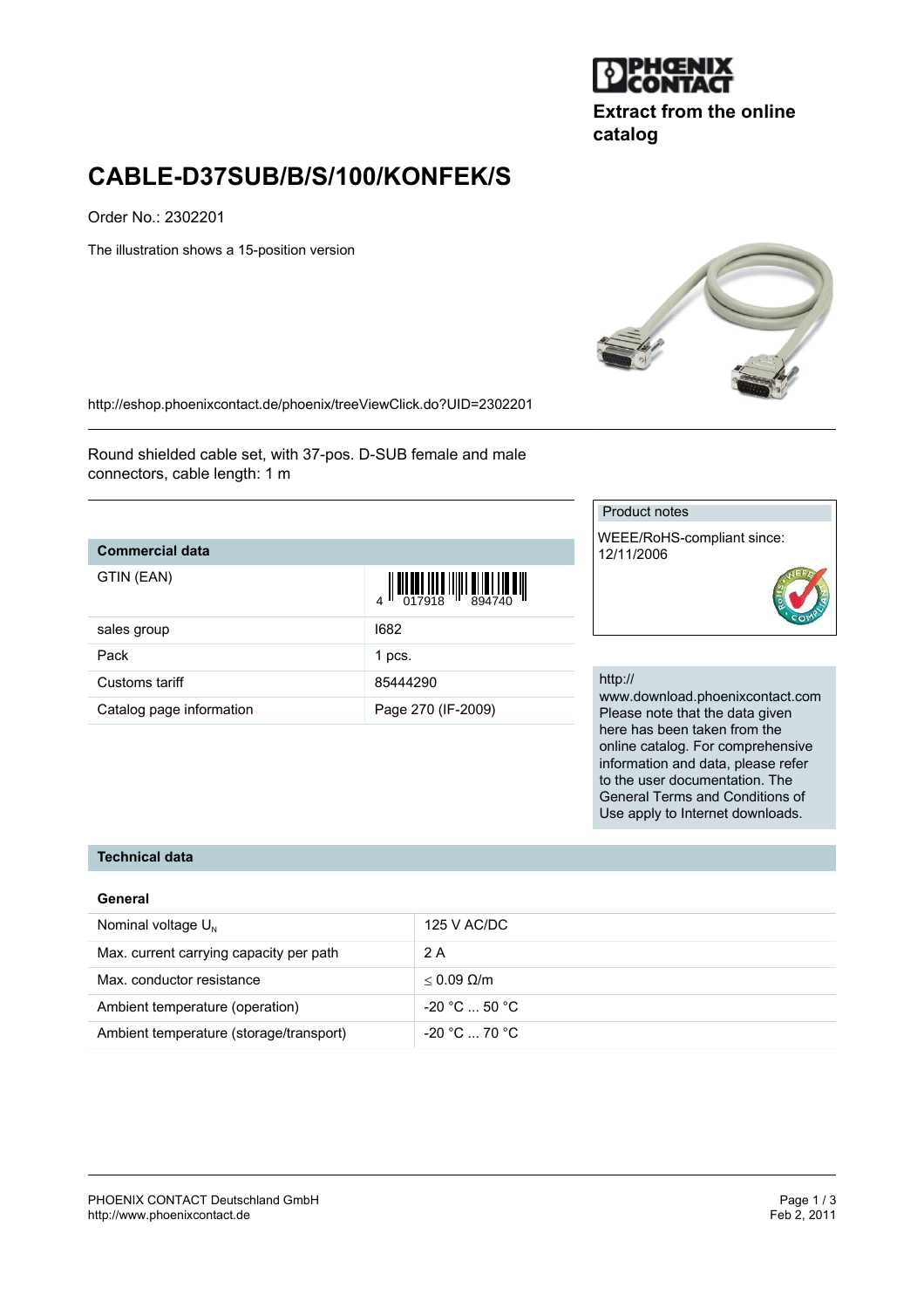# CABLE-D37SUB/B/S/100/KONFEK/S Order No.: 2302201 <http://eshop.phoenixcontact.de/phoenix/treeViewClick.do?UID=2302201>

| Number of positions                | 37                                                 |
|------------------------------------|----------------------------------------------------|
| Number of positions, control side  | 37                                                 |
| Number of connectors, control side |                                                    |
| Number of positions, module side   | 37                                                 |
| Number of connectors, modul side   | 1                                                  |
| Fixed cable length                 | 1 <sub>m</sub>                                     |
| Single wire, cross section         | $0.25 \text{ mm}^2$                                |
| AWG                                | 24                                                 |
| External diameter                  | $12.5 \text{ mm}$                                  |
| Shielding                          | Tinned copper-braided shield, approx. 85% covering |
| Insertion/withdrawal cycles        | > 200                                              |

**Certificates / Approvals**



Certification CUL, GOST, UL